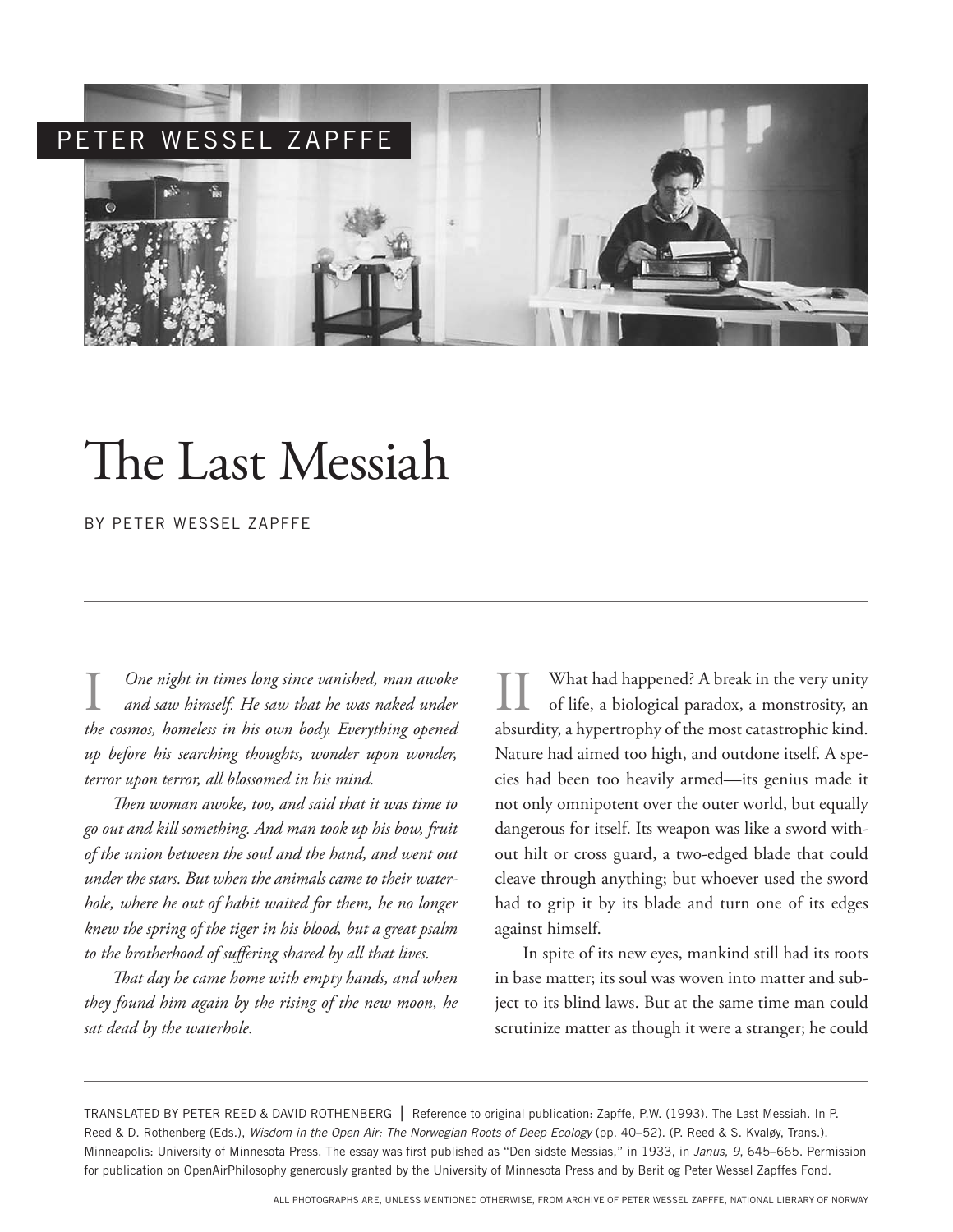compare himself with other phenomena, uncover and categorize his own vital processes. He came to nature as an unbidden guest; now in vain he extends his arms and prays to be united with that which created him. Nature no longer answers, it made a miracle with man but has refused to acknowledge him since. Man has lost his citizenship in the universe, he has eaten from the tree of knowledge and has been banished from paradise. He is powerful in his world, but he curses his power because he has bought it with his soul's harmony, his innocence, his comfort in life's embrace.

He stands there with his visions, betrayed by the universe, in bewilderment and angst. Animals, too, know angst, under the roll of thunder and the claw of the lion. But man feels angst for life itself—indeed, for his own being. Life—for animals it is to feel the play of forces, of rut and play and hunger, and at the last, to bow before necessity. Suffering in an animal is limited to itself; for men it builds itself up and spilled out into

angst for the world and for life.

From the moment the child embarks on his journey down the river of life, the roar of death's waterfall fills the valley, always nearer and nearer; it gnaws, gnaws at the child's happiness. Man looks out over the earth, and it breathes like a great lung; when it exhales, delicate and graceful life teems out of its pores, and all the creatures stretch out their arms to the sun; but when it takes in its breath, a rustle of fragile spirits breaking sweeps through the multitudes, and their corpses lash the ground like showers of hail. Nor did man see only the number of his own days, but graveyards were exhumed to his view, and the cries of grotesquely decomposed cadavers, the anguish of sunken millennia, beat against him; motherhood's dreams, gone again to earth. The veil of the future was torn aside, and it showed him a nightmare of endless repetitions, a senseless squandering of organic stuff.

The suffering of humanity's billions passes into

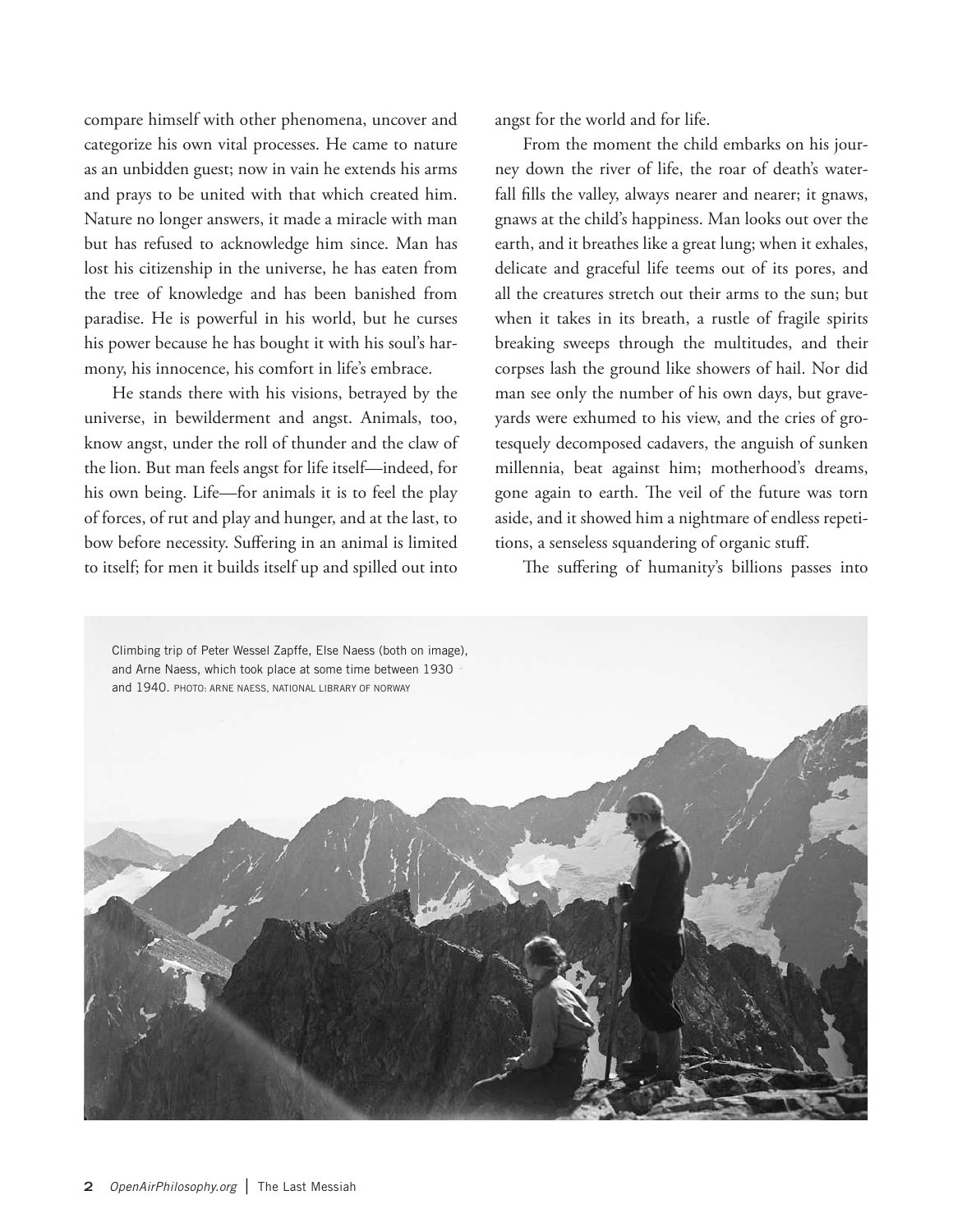him through the gate of his empathy; every event sneers at his demand for justice, the principle he holds most dear. He sees his genesis in his mother's womb, he holds out his hand and sees that it has five branches. Where does this accursed *five* come from, and what does that have to do with his soul? He is no longer simply at one with himself; in terror he touches his body: this is *you* and you extend so far, and no farther. He carries a meal inside himself, yesterday it was an animal running freely about by its own will, now he is absorbing it, making it a part of himself; where does he begin and where does he end? Things blend into each other in sequences of cause and effect, and everything he tries to seize and hold dissolves before his probing thoughts. Soon he sees mechanics behind everything, even behind that which he used to hold dear, his beloved's smile—there are other smiles, too, toes peeping through a torn boot. At last the nature of things is only his own nature, nothing exists but himself, every road winds back to himself, the world is but a ghostly echo of his own voice—he leaps up with a shriek and wants to vomit himself onto the earth, together with his foul meal, he feels insanity approaching, and tries to kill himself before he loses the power to do even that.

But as he stands an instant away from death, he sees the essence of death as well, and the cosmic significance of the step he was about to take. His creative imagination shapes new, terrifying possibilities behind death's door and he understands that there is no escape even in death. Now at last he can begin to trace the outlines of his cosmic situation: he is the universe's helpless prisoner, he is kept so that he can be condemned to nameless possibilities.

From that moment on he finds himself in a state of chronic panic. Such "cosmic panic" is basic to every human mind. The species, in this light, seems predestined to destruction, since any effort to preserve and continue life is crippled when one's undivided attention and energy is required to stave off the catastrophic pressure of one's inner being. That a species thus becomes unfit for life by reason of an overdevelopment of a single faculty is a tragedy that has befallen not only

man. Some contend, for example, that a certain species of deer once walked the earth but was rendered extinct by a set of antlers that had become far too large. Mutations, after all, are blind, thrown into life without a thought to their viability in the environment.

When one is depressed and anxious, the human mind is like such antlers, which in all their magnificent glory, crush their bearer slowly to the ground.

Why, then, was the human race not wiped out long ago in great, raging epidemics of insanity? Why are there so few individuals who succumb to the pressure of life because their acuity reveals to them more than they can bear? III

A consideration of the spiritual history and present state of our species suggests the following answer: most people manage to save themselves by artificially paring down their consciousness.

Had the great-antlered elk from time to time managed to break off the outermost prongs of its magnificent headgear it might have trod the earth a bit longer. In feverish, continual agony, true; but also in betrayal of its essence, its central characteristic, for from the hands of the creator it had received a commission to be the horned standard bearer above all the beasts of the field. What it won in continued existence it would have lost in meaning, in existential pride; it would have been a life without hope, a march not toward confirmation of its essence, but past confirmation's ruins, a self-destructive race against the sacred will of its blood.

The goal of life and life's own annihilation is common to both the giant elk and the human race; it is their tragic paradox. Faithful to its own essence, the last *Cervus giganticus* bore the standard of its species to the bitter end. Man saves himself, and continues. Ironically, man's survival is made possible by a more or less conscious suppression of his hazardous surplus of consciousness. This suppression is, for all intents and purposes, continuous; it goes on as long as we are awake and active, and becomes a condition for social adjustment and what is popularly called "healthy" and "normal" behavior.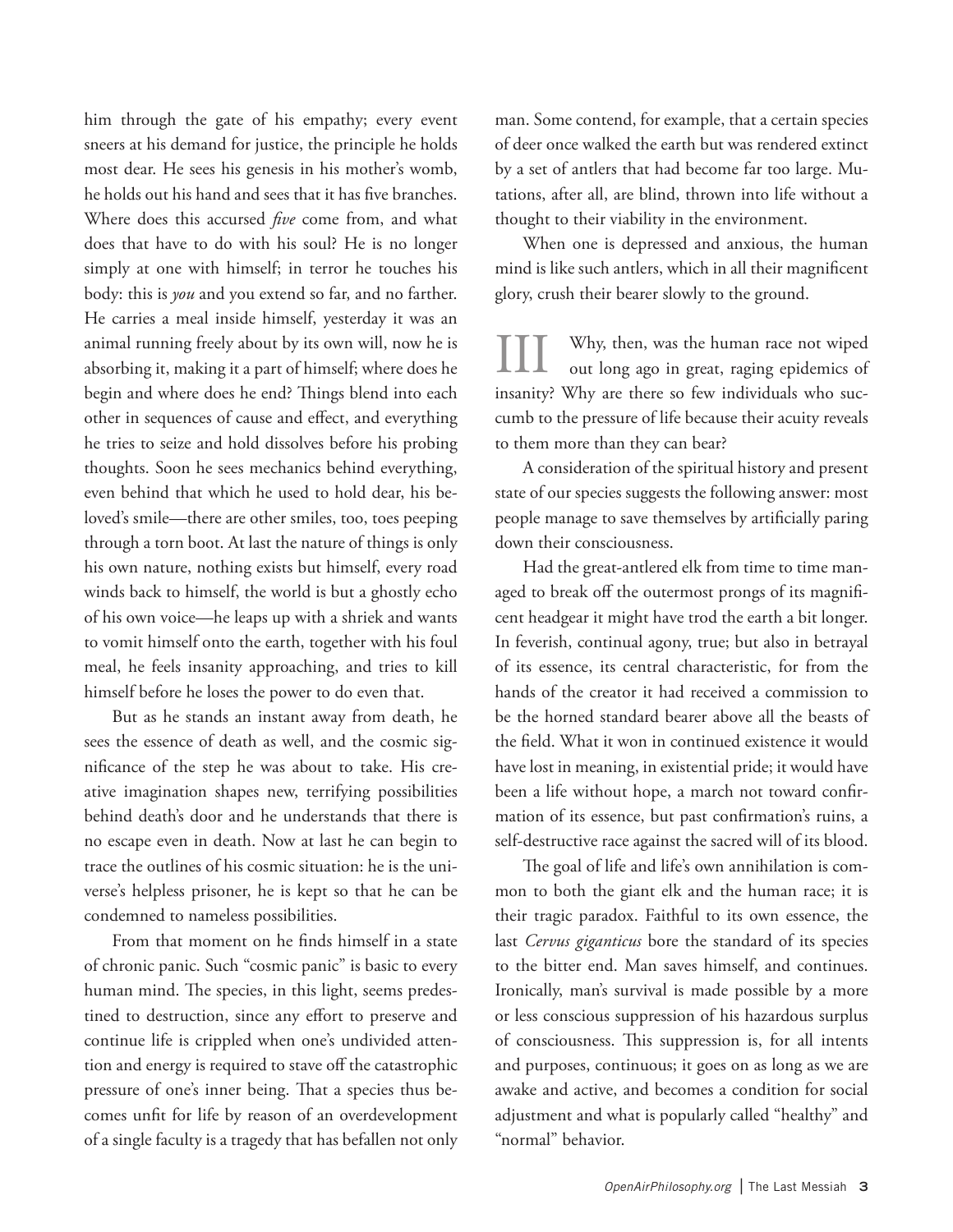Today's psychiatry operates under the assumption that this health and adjustment is the highest goal one can aspire to. Depression, angst, a refusal to eat, and so forth, are taken without exception to be marks of a pathological condition, and are treated accordingly. In many cases, however, these phenomena are indications of a deeper, more immediate experience of what life is all about, bitter fruits of the genius of the mind or emotion, which is at the root of every antibiological tendency. It is not the soul that is ill, but its defense mechanism that either fails or is abjured because it is considered—correctly—as a betrayal of man's most potent gift.

All life before our eyes is, from its innermost depths to its outermost rim, spun through and through with a crisscrossing net of suppression mechanisms, and we can trace their threads in the most trivial aspects of daily life. These mechanisms are of an almost infinitely colorful variety, but it seems justifiable to indicate at any rate four main types, which naturally occur in all manner of combinations: *isolation, attachment, diversion,* and *sublimation.*

By *isolation* I mean a completely arbitrary rejection of disturbing and destructive thoughts or feelings. Fully developed and in an almost brutal form, isolation can be observed in doctors who, with an eye to their own self-protection, see only the technical side of their profession. It may also degenerate into pure vulgarity, in ordinary thugs or medical students who try to exorcise any sensitivity to life's tragic sides with violence (e.g., playing soccer with the heads of cadavers).

In our daily social life, isolation manifests itself through universal, unwritten agreements to conceal our existential condition from one another. This concealment begins with children, in order to save them from being rendered senseless by the life they have just begun, to preserve their illusions until they are strong enough to lose them. In return, children are forbidden to embarrass their parents by untimely allusions to sex, shit, and death. Among adults there are rules about "proper" behavior, and we see them quite plainly

when a man who cries in the streets is taken away by the police.

The mechanism of *attachment* is also at work from early childhood, where parents, home, and neighborhood are taken for granted by the child, and give him a sense of security. This embracing ring of secure experiences are the first and perhaps most successful protection against "the cosmos" we come to know throughout the rest of our lives, and in these experiences lies an explanation of the much-discussed phenomenon "infantile bonding." Whether these bonds are also sexual is immaterial in this light. When the child discovers in later life that even these secure attachments are just as accidental and fleeting as any other, he experiences a crisis of bewilderment and anxiety, and quickly looks for new attachments (for example, "Next fall I'm off to college!"). If for some reason the new attachment does not "take," the crisis can either become life-threatening or develop into what I call "attachment paralysis": one clings to one's dead values, and tries to hide from oneself and from others their inadequacy and one's own spiritual bankruptcy. The result is permanent insecurity, feelings of inferiority, overcompensation, nervousness. To the extent that the condition can be analyzed, it becomes an object for psychoanalytical treatment, through which one tries to make a successful transferral to new attachments.

Attachment can be seen as an attempt to establish fixed points in, or a wall around, the shifting chaos of consciousness. Usually this is an unconscious process, but sometimes it is quite conscious, as for example in an attempt to set some sort of goal for oneself, some reason to live. Generally useful attachments are looked upon with sympathy, and those who give their all for their attachments (their company, or a project) are set up as role models for the rest of us. These heroes have managed to set up a strong bulwark against the dissolution of life, and others are supposed to profit by their example. Even bon vivants, we say, settle down, get married, and have children—the necessary walls are built automatically. We build a certain necessity into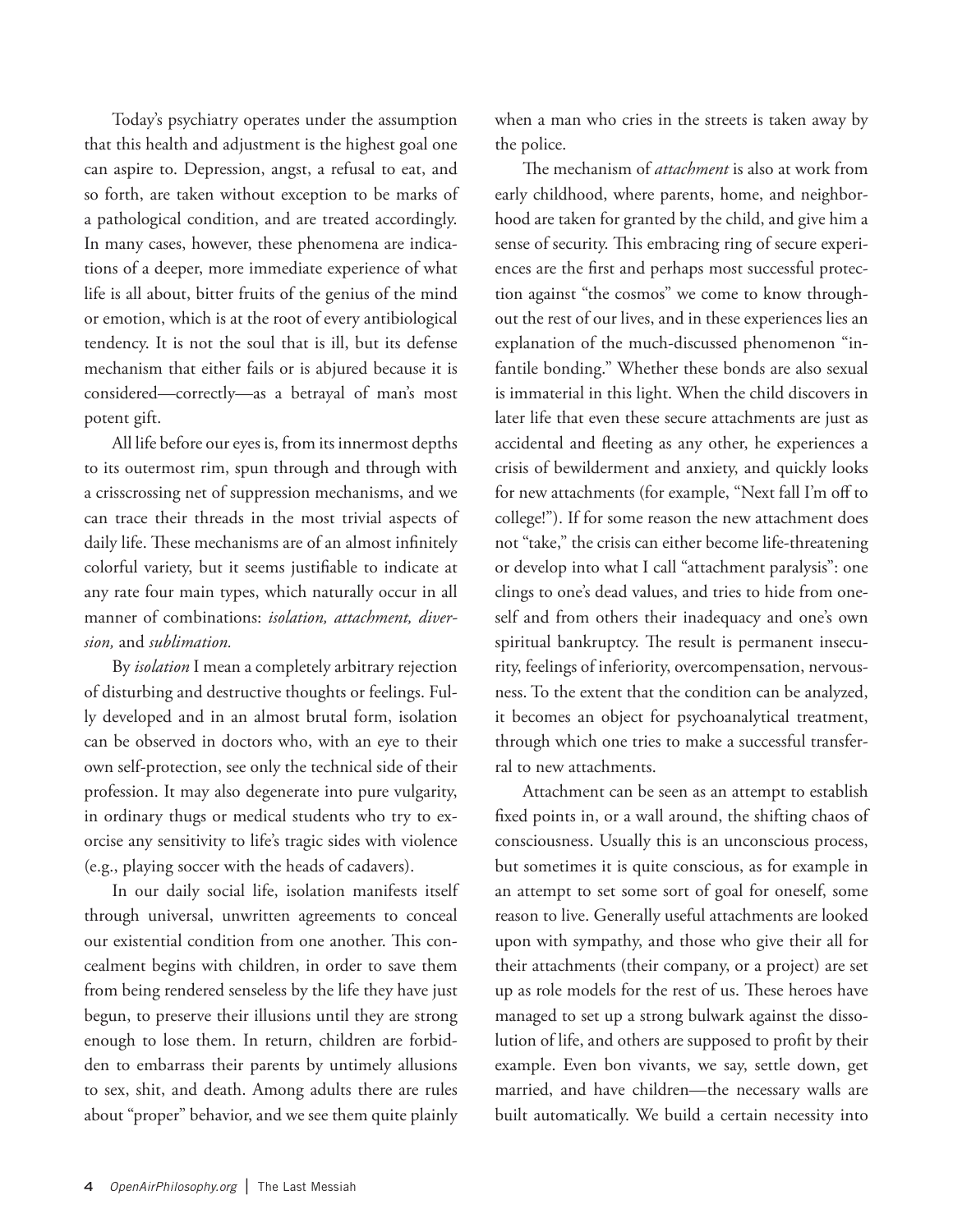our lives, we welcome that which formerly might have seemed an evil, only as a balm for our frayed nerves, a high-walled container for a feeling for life that had become slowly saturated with insecurity.

Every social unit is a large, rounded attachment system, built on the solid beams of basic cultural ways of thinking. The common man manages with these shared cultural beams, his personality almost builds itself. Our personality has stopped developing, and rests on inherited cultural foundations: God, the church, the state, morality, destiny, the laws of life, the future. The closer a norm lies to the bearing beams, the more dangerous it is to disturb it. As a rule, those close-lying norms are protected by laws and threats of punishment—the Inquisition, censorship, conservative attitudes, and so forth.

The strength of any one link in a chain of norms depends either on our not seeing through its fictive nature, or on everyone's recognizing that it is a neces-

sary norm, even though we realize that it *is* a fiction. An example is religious instruction in schools, which is supported even by atheists because they see no other way to compel children to act according to socially accepted norms.

As soon as the link's illusory nature or needlessness is perceived by someone, they quickly try to exchange the old norms with newer (there is a saying, "Truths have a limited life expectancy")—and this is the cause of all spiritual and cultural infighting, which, together with economic competition, constitutes the dynamic of world history.

The lust for material goods or power is not motivated so much by the direct usefulness of wealth, since nobody can sit on more than one chair at a time or eat more than their fill. The real value of great wealth is that the wealthy have at their disposal a much wider variety of possible attachments or distractions.

For both individual and collective attachments,

a break in the norm chain precipitates a crisis that is ever more serious the closer the break is to fundamental social norms. In one's inner self, where one is protected by outer walls, crises are encountered daily, but more often minor frustrations than life-threatening disasters. Here one can still toy with attachments, flouting them with mild swearing, "social" drinking, vulgar behavior, and so on. But playing these games can unwittingly dig too deeply at a weak spot in one's protective walls and break a hole through into the yawning void. The situation can change in the blink of an eye from a lighthearted caper





Epilogue.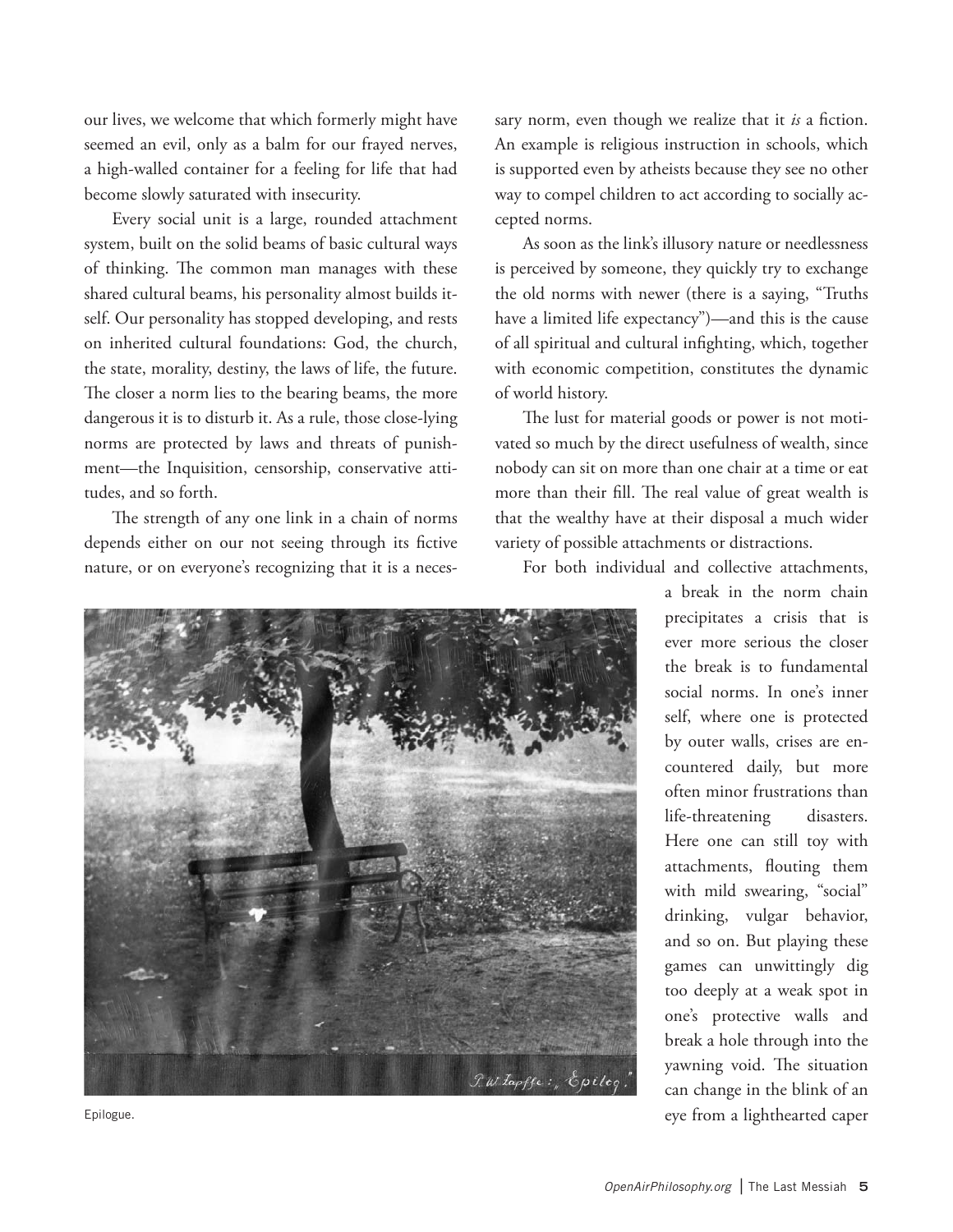to a dance of death. The terror of existence stares us in the face, and we realize with a staggering gasp that our minds hang suspended by a web of their own making, and that the abyss of hell gapes below.

The most basic beams supporting our culture can only rarely be changed without causing a major social spasm and a threat of total social dissolution, as during a reformation or a revolution. At such times the individual is thrown back upon his own resources, he must develop his *own* attachments, and there are few who can manage that. Depression, riotous living, and suicide are the result—as was the case for German officers after the First World War.

Another weakness in the system is that one must use very different defenses to confound the variety of dangers on all fronts. Each of these bulwarks comes with its own logical superstructure, and the unfortunate result is that conflicts between incommensurable sets of values inevitably arise. The superstructures collide, and despair seeps in through the resulting cracks. Then one can be possessed of a wanton destructiveness, a lust to dismember the entire life-support system and, in gleeful terror, try to sweep away the whole mess. The terror is due to the loss of all comforting norms; the glee comes from the resulting purposeless identification and harmony with the deepest acknowledgment of our being—its biological transience, its tendency toward death.

We love our attachments because they save us; but we hate them, too, because they hinder our sense of freedom. So when we feel strong enough, it is a pleasure to come together and bury some anachronistic value, to the funerary chime of church bells. Material objects are useful as symbols, here, and these ceremonies are sometimes called expressions of "radicalism." When someone has slain all the attachments he could lay eyes on, he calls himself a "liberated" man.

*Diversion* is a third popular defense mechanism.



Skiing under the moon light.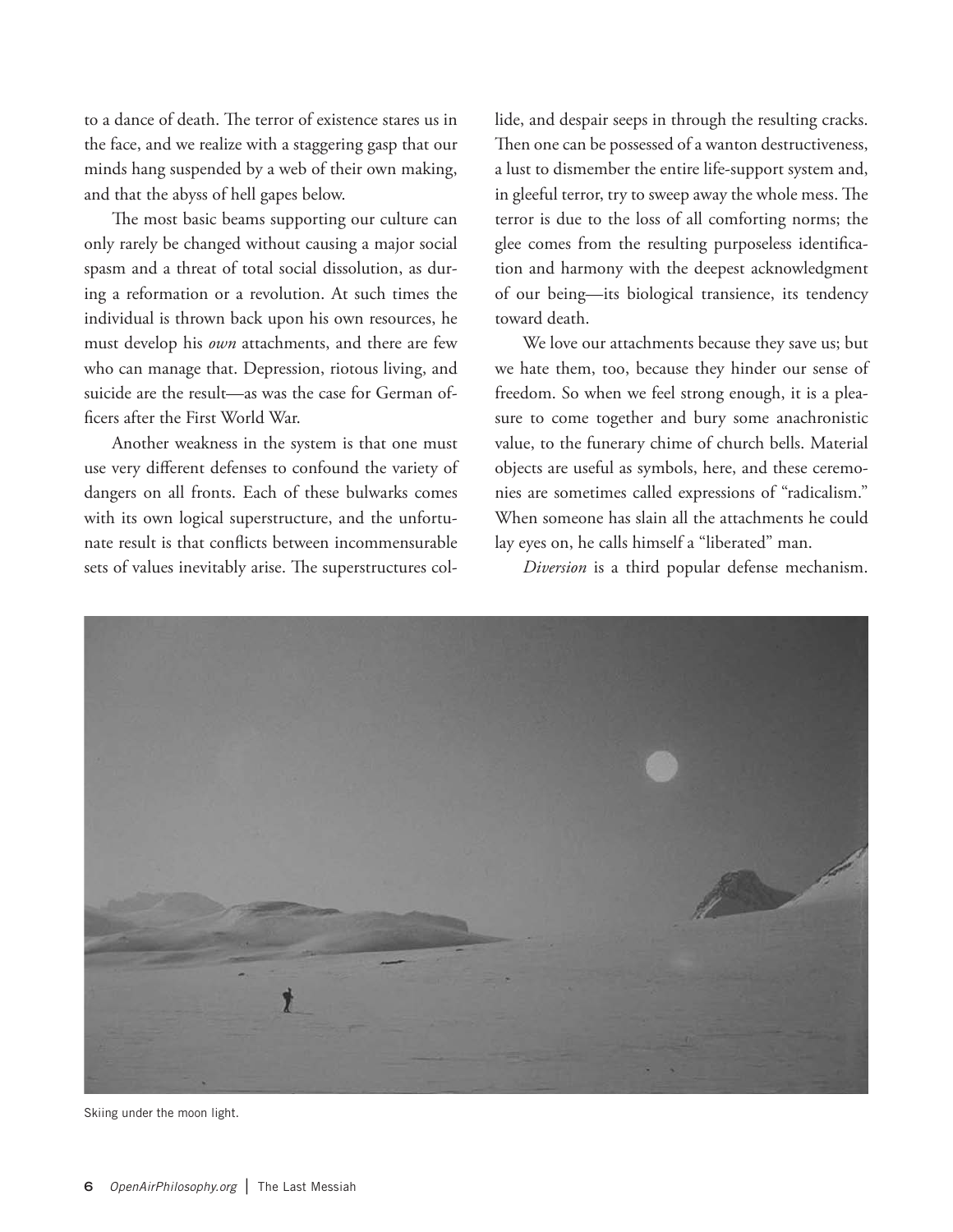With diversion we keep our field of vision within acceptable bounds by keeping it busy with a ceaseless stream of new impressions. This is a typical dodge in childhood; without diversions a child can't stand himself—witness the common complaint, "Mom, there's nothing to do!" A little English girl I met while she was visiting relatives in Norway used to come constantly in from her room and ask, "What's going on?" Babysitters become virtuosos at diversion: "Look, child, see? They're painting the castle!" The phenomena is too well known to require further illustration. Diversion is the whole lifestyle of high society. It can be compared to an airplane—built of the earth, but able, with selfcontained energy, to hold itself in the air as long as the energy is maintained. It must always be moving forward, because the air can only support it for an instant. The pilot can become lazy and secure from habit, but once the engine misfires, the crisis becomes acute.

Diversion tactics are often quite conscious. We need to steadily divert our attention from ourselves, because despair can lie just under the surface, in a catch of breath or a sudden sob. When all possible diversions are exhausted, we end up in a kind of "spleen" or peevishness. This ranges from a mild sulk to a lethal depression. Women, as a rule, seem to be more at peace with their existential situation, and are more likely to calm their anxieties through diversion.

In fact, a central aspect of punishment by imprisonment is that most opportunities for diversion are denied the prisoner. And, there being few other means for protecting oneself against angst, prisoners are for the most part constantly on the brink of utter despair. Any measures he can find to stave off this despair are justified as an attempt to preserve life itself; for the moment he experiences his soul alone in the universe, there is nothing else to see but the categorical impossibility of existence.

Pure, unadulterated despair, "life-panic," will probably never come to fullness, since defense mechanisms are complex, automatic, and, to some extent, constantly operating. But the no-man's-land in proximity to despair can also be a kind of death zone, and in them life can continue only under great duress. Death always offers a way out, despite the phantoms that are supposed to lurk behind it; and since the way one feels about death changes with the circumstances, it can even come to seem a welcome escape from life in the death zone. Some people manage, in fact, to build up a "proper death"—ringing elegies, a glorious last stand, the whole bit—as a final diversion, so there really can be "fates worse than death." Newspapers with their gentle obituaries are in this case a mechanism for social suppression (for a change), since they always manage to find a soothing explanation for a death that was really due to despair; for example, "It is thought that the deceased took his own life because of the sudden fall in the price of wheat on the commodities market."

When a man kills himself in despair, it is an entirely natural death, resulting from spiritual causes. The modern barbarity of trying to "save face" for the deceased is, then, a horrible misunderstanding of the nature of existence.

Few people can survive arbitrary, meaningless changes in their situation, whether it be a change of jobs, a change in the social life, or a change in the way they relax. Most "spiritually developed" people demand that these changes have a sort of continuity, direction, or progression. For them, no situation can be ultimately satisfying, they must always go a step further, gathering new information, pursuing a career, and so on. These people suffer from an ineradicable yearning to overstep limits, to demand more and more from life, a restless ambition that is never satisfied. When one's previous goal is reached, it becomes only a step to some higher goal—the goal itself, in fact, is immaterial; it is the yearning itself that is important. The absolute height of one's goal is less important than how much higher it is from where one momentarily finds oneself; it is the *marginal* degree of yearning that counts. The promotion from private to corporal is often more important than from lieutenant to general. Accordingly, this "law of marginally increasing demands" destroys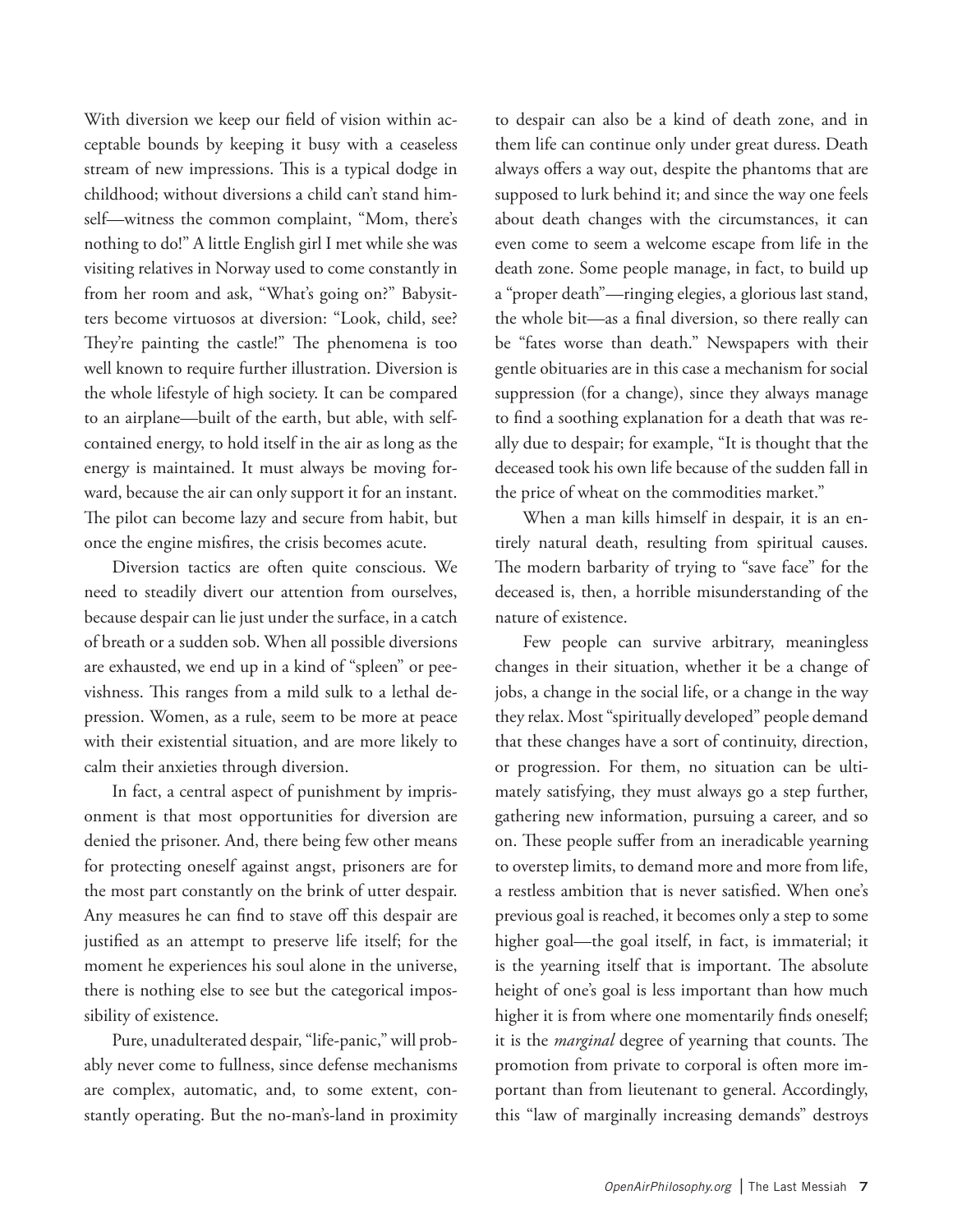any hope that "progress" will be satisfying; there is no end to progress. Human yearning, then, means not just longing after something, but also longing to be saved *from* something, wherever we are at the moment. And if we use "save" or "salvation" in its religious sense, it becomes clear that this is precisely what characterizes the religious experience. Nobody has ever managed to explain what it is they are longing after in religion, but it is quite clear what they are trying to escape from –

 this earthly vale of tears, one's untenable existential situation. And if becoming aware of this situation is the greatest truth our souls can reach, it is also clear why religion is thought to be a fundamental need of human beings. In light of the above, however, the hope that there might be some ultimate confirmation for the existence of God seems utterly in vain.

With the fourth defense mechanism, *sublimation,*  the mode of operation is transformation rather than suppression: with creative talent or unshakable panache, one might be able to transform the very agonies of life into pleasant experiences. One takes on the evils of life with a positive attitude, which can then twist them into useful experiences. It seizes, for example, on their dramatic, heroic, lyric, or even comic aspects and thus dissolves the terror in them.

Sublimation, though, only works so long as these evils have already lost their most bitter sting, or if one manages to sublimate them before despair sinks its fingers firmly into one's mind. Mountaineers, for example, take no pleasure in gazing into the nauseating abyss below them until they have reached a nice, solid belay. Only then can they relish their exposed situation. Writers of tragedy are another example: to write a tragedy one must first free oneself from—betray the essence of tragedy, so that one can look at it in a calm, detached way, appreciating its aesthetic qualities. In writing tragedy one has the luxury of being able to dance from one situation to another and another, steadily worse; there is really no end to the heights the writer can reach; in a way it is quite embarrassing. The author chases his ego through a countless variety of desperate situations, watching with glee as the situation gets worse and worse, glorying (from a safe distance) in the power of consciousness to destroy itself.

This article, in fact, is a classic example of sublimation. Despite his perilous subject, the present writer is not suffering at all; he is merely filling pieces of paper with words, and will probably get paid for the manuscript.

Is it possible for so-called "primitive" peoples to manage life without all these philosophical spasms and gymnastics? Is it possible for them to live in harmony with themselves in the undisturbed pleasures of work and love? If these beings are to be called humans at all, I think the answer must be no. The most one could say about these children of nature is that they stand a bit nearer the beautiful biological ideal than we urbanized folk. That we have managed to save ourselves in spite of our harrowing existence is mostly due to those sides of our nature that are hardly or appropriately developed. Our heretofore successful defense, of course, cannot create human life, only delay its extinction. Still, our most positive traits are the proper use of our bodies' strengths and the biologically useful part of our souls. And these traits must operate under stringent conditions—the limitations of our senses, the frailty of our bodies, and the energy-demanding task of keeping our bodies in one piece and our need for affection satisfied. IV

And it is just these conditions, the narrow range of possibilities for happiness, that are so crassly flouted by our modern, growing civilization, its technology, and its standardization. And since a large part of our best biological talents are superfluous in the modern, complicated technological game we play with the environment, we are victims of increasing spiritual unemployment. The value of technological advances for human life must therefore be evaluated according to their ability to afford us increasing spiritual activity—without at the same time destroying the nature that gives us the opportunity to practice these activities. The limits of proper technological development are unclear, but I would venture that the earliest flint scrapers were a good discovery.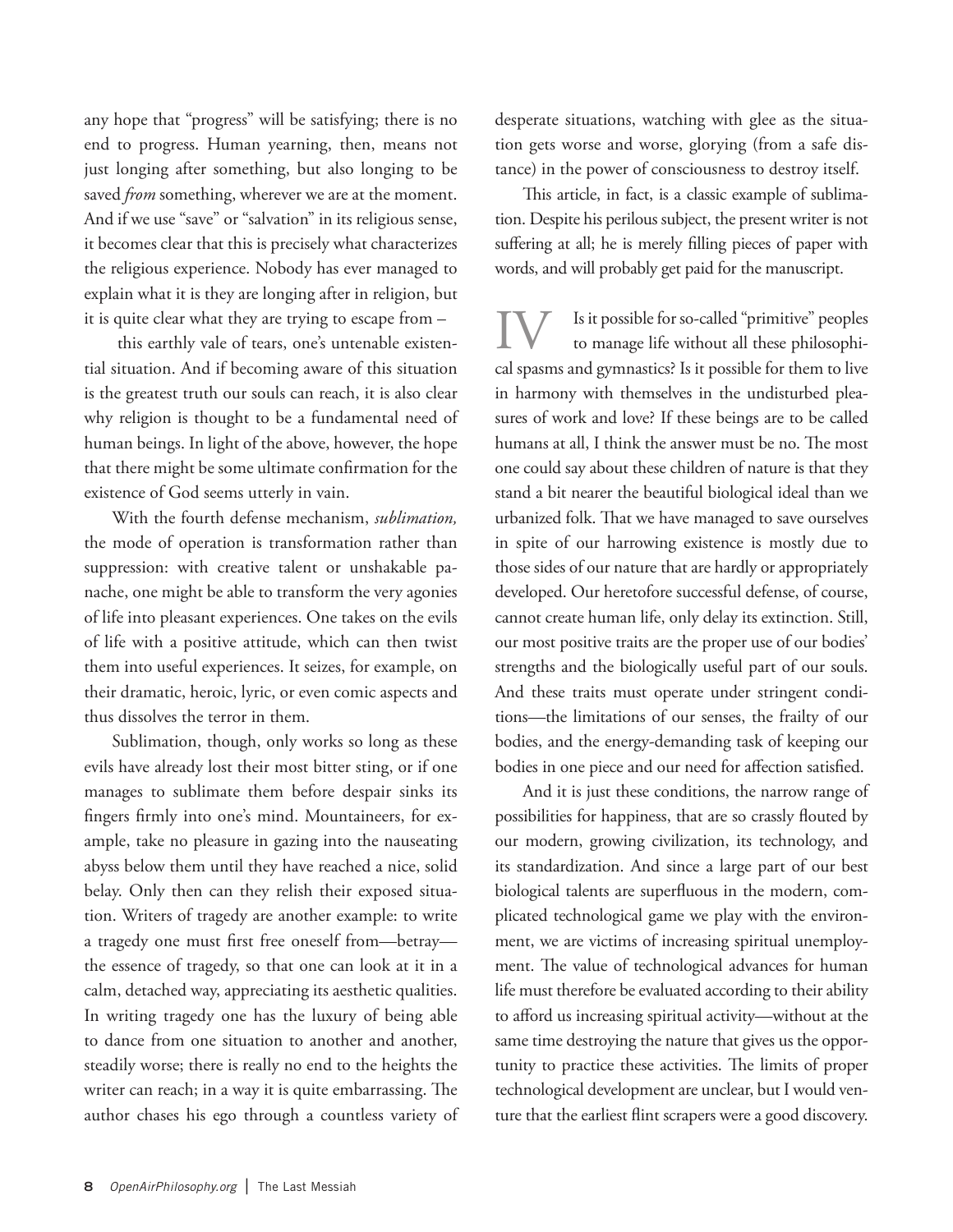Every single other technological innovation has had more value to the inventor himself than to anyone else. They represent grand and ruthless larceny from the possibilities for others' experiences, and should be punished with the most stringent penalties if they are made public against the better judgment of an institution established to evaluate them. One crime among many of this sort is the use of aircraft to map unknown areas. In one fell swoop the tremendously rich possibilities for others' experiences are destroyed, experiences that could have been held in trust for the common interest, such that everyone could have had the joy of discovery after his own efforts.

The global fever of life is at the moment characterized by the continual impoverishment of the possibility of spiritually developing experiences. The absence of biologically natural possibilities for fulfilling experience is evidenced by the mass flight to diversions: amusements, competitive sport, radio—"the rhythm of the times." Attachments are in a bad way—all the inherited cultural attachments have been shot full of holes by criticism, and dread, anxiety, bewilderment, and despair pours in through these same holes. Communism and psychoanalysis, as different as they are in other respects, both try to construct new versions of the old defense mechanism: with violence and cunning, respectively, to make people useful by cutting down their surplus of insight into life's precariousness.

Both of these methods are uncannily logical. But even these attempts will be, in the end, unsuccessful. A purposeful degeneration to a practically useful lower level of consciousness might save the race for a short time, but human nature being what it is, we would not find lasting peace in such a resignation, or in any resignation.



Zapffe with his rowing boat.